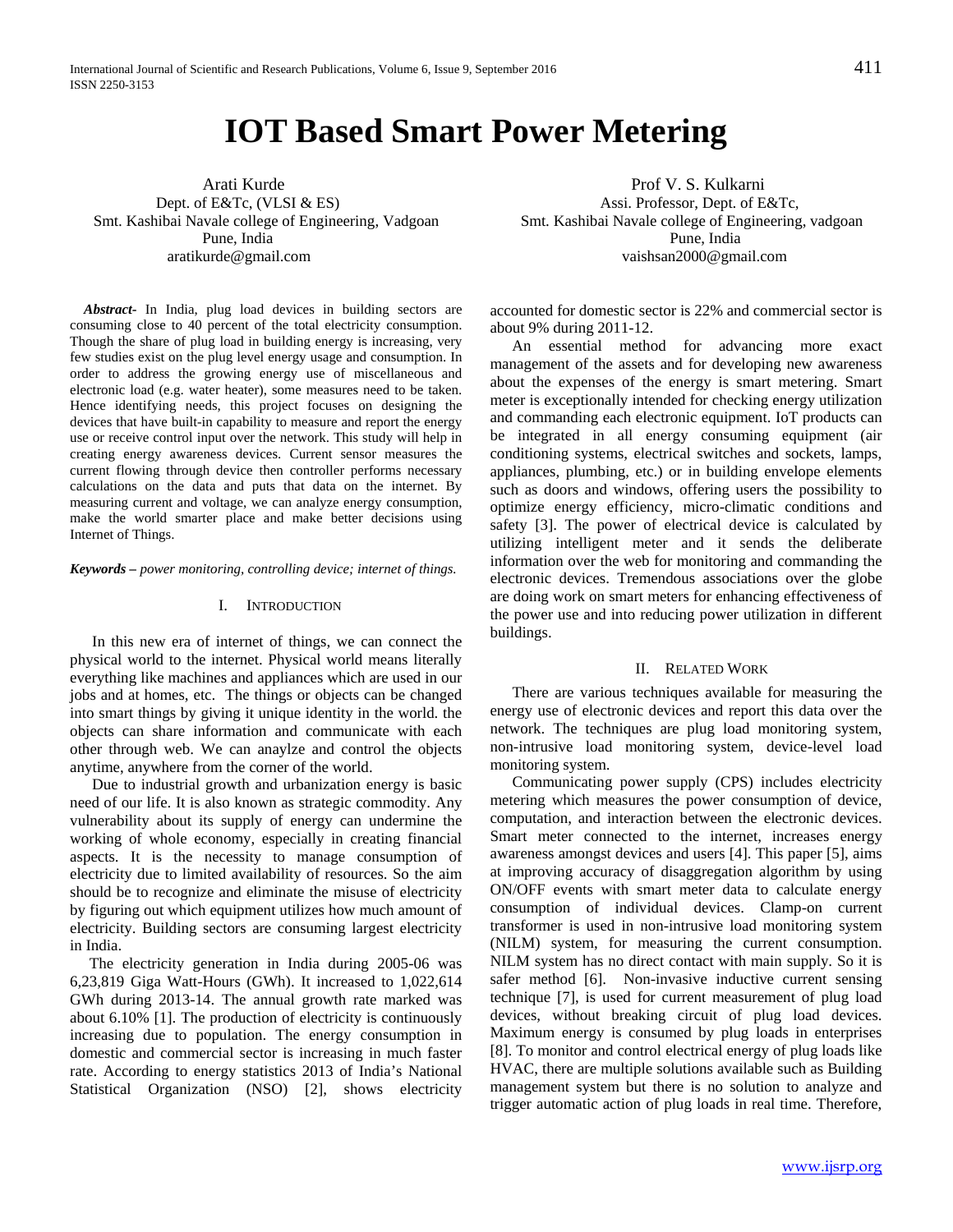PLEMS solution is used to identify the consumption pattern of any appliance using a weighted moving average model.

Internet of things has helped many organizational systems to improve efficiency, increase the speed of processes, minimise error and prevent theft by coding and tracking the objects. Computing and communications has its future in the technological transformation brought by the IOT, rapid technical innovation in the fields ranging from wireless sensors to nanotechnology are responsible for the further development of IOT. Each object will be tagged for identifying, automating, monitoring and controlling [9].

- *A. Various Protocols Available in IoT Architecture are:*
	- Web Technologies: CoAP(Constrained Application Protocol),
	- DDS (Data-Distribution Service for Real-Time Systems) - a fast bus for integrating intelligent machines,
	- MQTT(Message Queuing Telemetry Transport) a protocol for collecting device data and communicating it to servers,
	- XMPP(Extensible Messaging and Presence Protocol) - a protocol best for connecting devices to people, a special case of the D2S pattern, since people are connected to the servers,
	- AMQP (Advanced Message Queuing Protocol) a queuing system designed to connect servers to each other, etc. [11]

# *B. Organizations in IOT are:*

- OMG (Object Management Group)
- OASIS (Organization for the Advancement of Structured Information Standards)
- ETSI (European Telecommunications Standards Institute)
- OGC (Open Geospatial Consortium)
- IEEE (Institute of Electrical and Electronics Engineers)
- IETF (Internet Engineering Task Force)

## III. PROPOSED METHODOLOGY

Fig. 1 shows the proposed block diagram. This is divided into three section i.e. Analog measurement circuit, controller, and internet of things.

# *A. Analog measurement circuit*

Our main goal is to measure the power use of electronic equipment. ACS712 current sensor is connected between supply and load to measure the current flowing through load. This current sensor is based on the principle of hall-effect. The principle states that whenever current carrying conductor placed in magnetic field, the voltage is created across its edges perpendicular to the direction of both current and magnetic field. The voltage generated is called as Hall voltage which is in microvolts.



Fig. 1. Proposed block diagram

It is directly proportional to the current and magnetic field. ACS 712 current have inbuilt signal conditioner and filter circuit stabilizes and amplify the induced Hall voltage to an appropriate level. The ADC channel of microcontroller reads the measured current values. The measured data is send to controller for further calculation. Relay is used for controlling action (e. g. on/off) of the electronic equipment. Relay circuit receive control signal from raspberry pi which is send by user and executes the command.

In order to drive the relay, relay driver IC ULN2003A is used. Transistor works as an amplifier, if base lead gets sufficient amount of power, then transistor conduct from emitter to collector, and power the relay.

# *B. Controller*

Arduino uno microcontroller is used which is based on ATmegha328. After receiving measured current data and input voltage from analog measurement circuit we have to calculate the power. The programming is done in Arduino software (IDE). This is the open source platform. This board also acts as network traffic controller. It receives the measured data from sensor and send calculated data to raspberry pi. The instantaneous output is provided to the current flowing through the terminals by ACS712. If the current is flowing in positive direction then ACS712 output voltage increases above Vcc/2 and sensitivity measured is also positive. But if current is flowing in negative direction then ACS 712 output voltage decreases below Vcc/2 and sensitivity will be in negative. The 10-bit ADC microcontroller oscillates total 1024 counts. Microcontroller calculate RMS value of the current using eq. 2.

A potential difference is created across its edges perpendicular to the directions of both the current and the magnetic field. This hall voltage is converted to RMS value using following equation.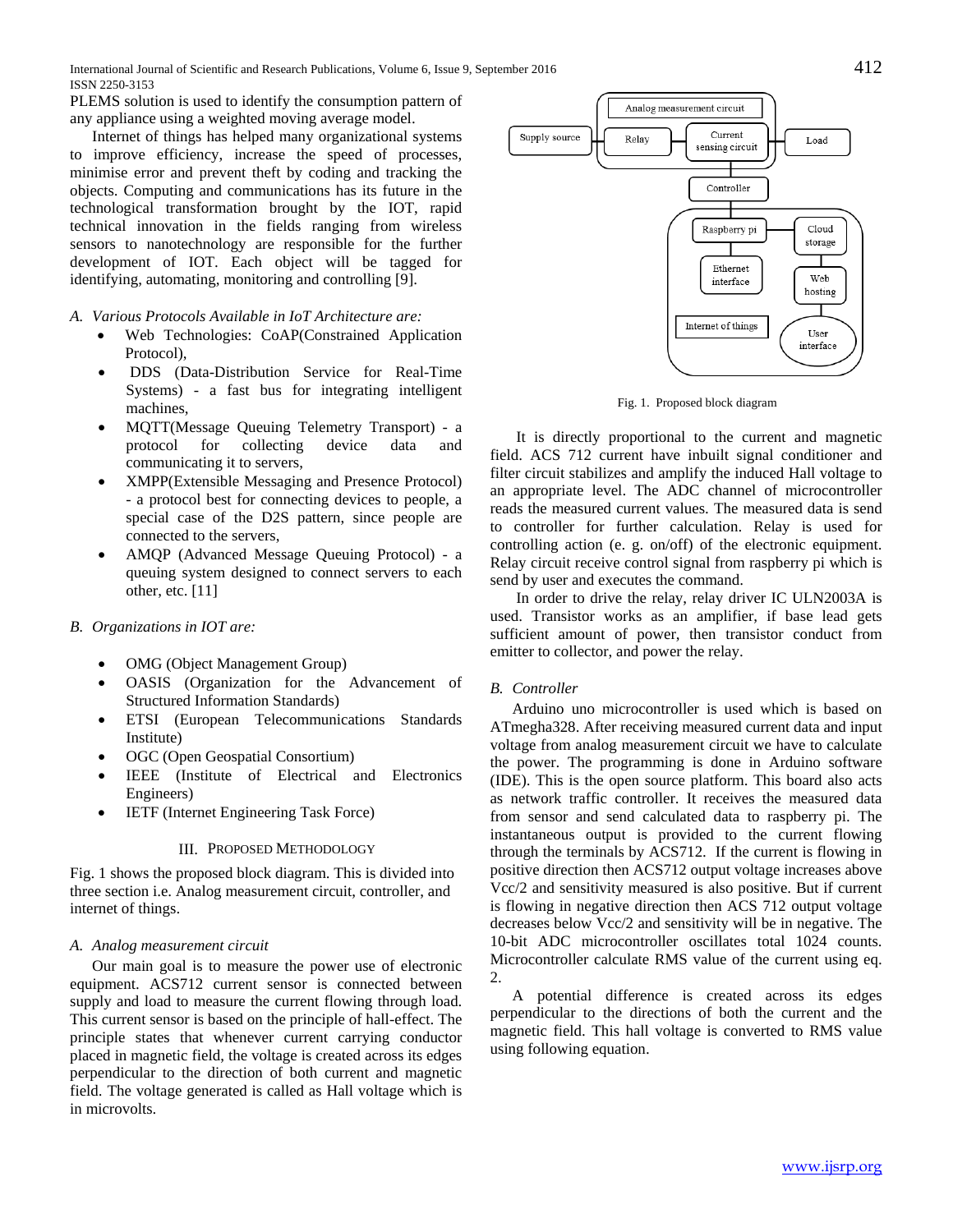International Journal of Scientific and Research Publications, Volume 6, Issue 9, September 2016 413 ISSN 2250-3153

$$
Vrms = \left(\frac{Vee}{2}\right) * 0.707\tag{1}
$$

The sensitivity of ACS 712 current sensor is set to 100mVperAmp. So that sensitivity need to be considered to calculate RMS current value using the following equation.

$$
lrms = \frac{Vrms * 1000}{mVperAmp}
$$
\n(2)

Power is calculated as follows

$$
power = Vrms * lrms \tag{3}
$$

### *C. Internet of things*

Raspberry pi is the key learning platform for IOT. Raspberry pi is connected to the controller and the internet. Once the Ethernet connection is set then login to raspberry pi to start developing IoT platform. Python programming language is used. Raspberry pi send energy information to the internet connected server for monitoring energy use information of individual device. Cloud storage and web hosting is used for storing real-time energy data and allows other programs to access and monitor the data. The control signal send to raspberry pi using same server to turn on/off the device.These are the various steps to build IoT platform as shown in flow chart below.



Fig. 2. Flow chart of IoT platform

Flow chart of proposed system.

- 1) Current sensors are interfaced to arduino.
- 2) Based on current sensors values we calculate the power consumption of each load.
- 3) Raspberry pi is used as gateway: to upload the power level on net & to remotely turn on & off the connected load.
- 4) Raspberry pi & arduino communicate via serial interface with each other.
- 5) Arduino gets the current consumed by the load  $\&$ calculates the power.
- 6) Raspberry pi sends the "p" character to get those values from arduino.
- 7) Arduino then sends the power level in following format. "PW1#PW2#\*"
- 8) Raspberry pi receives it & parse it to get 2 power levels.
- 9) It then uploads these values to IOT platform(Thingspek).
- 10) Concurrently program is running to turn on & off the load remotely. (Smartliving.io).
- 11) We will get the graph of power consumption of individual load on thingspeak.

# IV. RESULTS

The project obtained results can be divided into two parts namely:

- 1) Experimental setup
- 2) Web dashboard for user interaction with the system

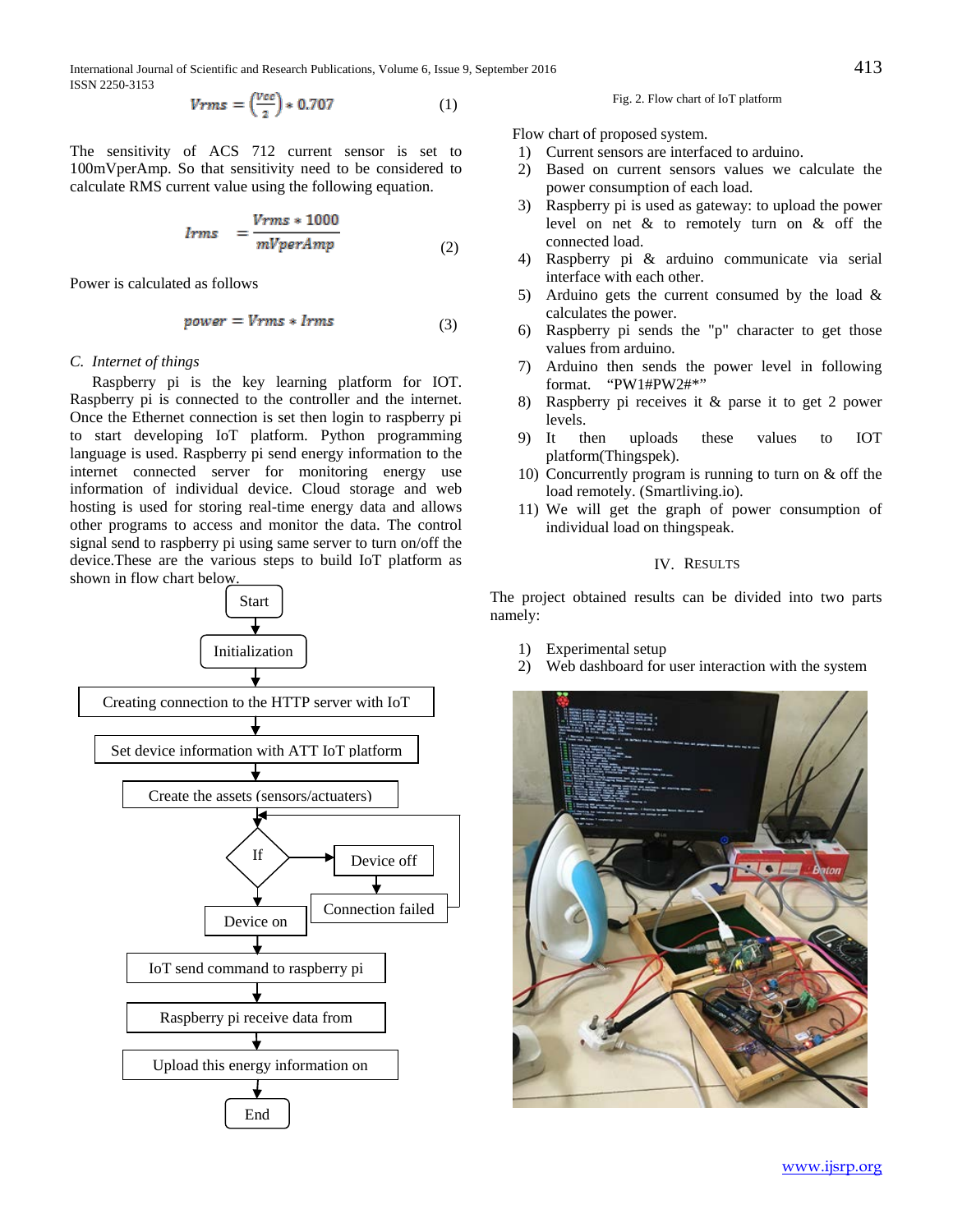## Fig. 3. Experimental setup

The experimental setup for the system is as shown in fig. 3 The ACS 712 current sensor gives precise current measurement for both AC and DC signals. These are good sensors for metering and measuring overall power consumption of systems. The ACS712 current sensor measures up to 20A of AC current. The relay circuit is used for control individual device remotely through IoT.

The power consumption of the neon tube is 1500watt. The AC current of neon tube is measured using wattmeter and current sensor shown in fig.4.



Fig. 4 AC current measurement by using (a) Wattmeter (b) current sensor

The mains supply voltage is 230V. The current of water heater is measured by wattmeter is 6.14A is shown in fig. 4 (a). Serial monitor of Arduino microcontroller shows the current is 6.08A is shown in fig. 4 (b).

Fig. 5 shows the web page application for the user interface with the system. Here connection to http server is created which is the part of the IOT platform.



Fig. 5. Web page application for the user interface system

The IOT module is not able to automatically create new devices. Add new device manually on the makers website of IOT platform. In this two types of web page is used.

1. SmartLiving Maker, the AllThingTalk developer platform SmartLiving, the [AllThingsTalk](http://www.allthingstalk.com/) developer platform to rapidly connect your things and interact with them. Connect and set up loads. Create device assets setup controls based on assets profiles.

#### 2. ThingSpeak

This is open data platform to the internet of things. Send realtime data to the cloud for storage. Analyze and visualise the data.

After simulating program our device receives commands/data from the cloud through MQTT. MQTT is a protocol for collecting device data and communicating it to server. The device is controlled through SmartLiving Maker platform as shown in fig. 6.

|                           | C Every Meter-Thingtonik El SevetLeng X +      |                              |                             | $\times$<br>ö                                                                         |  |  |
|---------------------------|------------------------------------------------|------------------------------|-----------------------------|---------------------------------------------------------------------------------------|--|--|
| $\leftarrow$              | > 0 8 minimal foregister continental the child |                              |                             | $\Box \; \dot{\alpha} \vert \; \equiv \; \mathbb{Z} \; \; \dot{\mathbb{O}} \; \cdots$ |  |  |
| PI                        | $_{\rm peak}$<br>Playground ®                  |                              |                             | $2$ and juris<br>A                                                                    |  |  |
| $\equiv$<br>$\frac{4}{1}$ | + Back to Devices                              | Energy meter @administration |                             | 0                                                                                     |  |  |
|                           | Assets Activity                                |                              | $H \equiv$                  |                                                                                       |  |  |
|                           | Diode1 adsatar Beehan                          | Diode actuator Bechure       | <b>Button</b> sensor bostom |                                                                                       |  |  |
|                           | true<br>fabe.<br>$\mathbf x$                   | ine<br>false                 |                             |                                                                                       |  |  |

Fig. 6. push button to control device using IOT

ThingSpeak store real time data to the cloud. Plot the graph of energy vs. time of load as shown in fig. 7. So user can analyse and visualize the data. And send control command to controller to control the device using push button avaliable on moblie apllication or web dashboard.

| Created<br>Updated 2 minutes ago<br>Last Entry 2 minutes ago<br>107 Entries | ThingSpeak <sup>*</sup> Ounces - Apps<br>Channel Stats<br>21 days ago: |                                               | <b>Blog</b> Support .     |                                                             | Account +                                                    | Sign Out |
|-----------------------------------------------------------------------------|------------------------------------------------------------------------|-----------------------------------------------|---------------------------|-------------------------------------------------------------|--------------------------------------------------------------|----------|
|                                                                             |                                                                        |                                               |                           |                                                             |                                                              |          |
|                                                                             |                                                                        |                                               |                           |                                                             |                                                              |          |
|                                                                             |                                                                        |                                               |                           |                                                             |                                                              |          |
|                                                                             | Field 1 Chart                                                          |                                               | $D \times X$              | <b>Field 2 Chart</b>                                        | $P$ / X                                                      |          |
|                                                                             | 75<br>16<br><b>Galeri</b><br>25<br>Firth of<br>$-71$<br>13.00          | <b>Energy Meter</b><br>18.90<br>12.15<br>Date | 12:48<br>Third publishers | <b>Energy Meter</b><br>25<br>Einhä Label 2<br>$-20$<br>1100 | 15.11<br>11.45<br>15:30<br>Date<br>This planned cars.<br>mi. |          |

Fig. 7. Energy vs. Time analysis of load